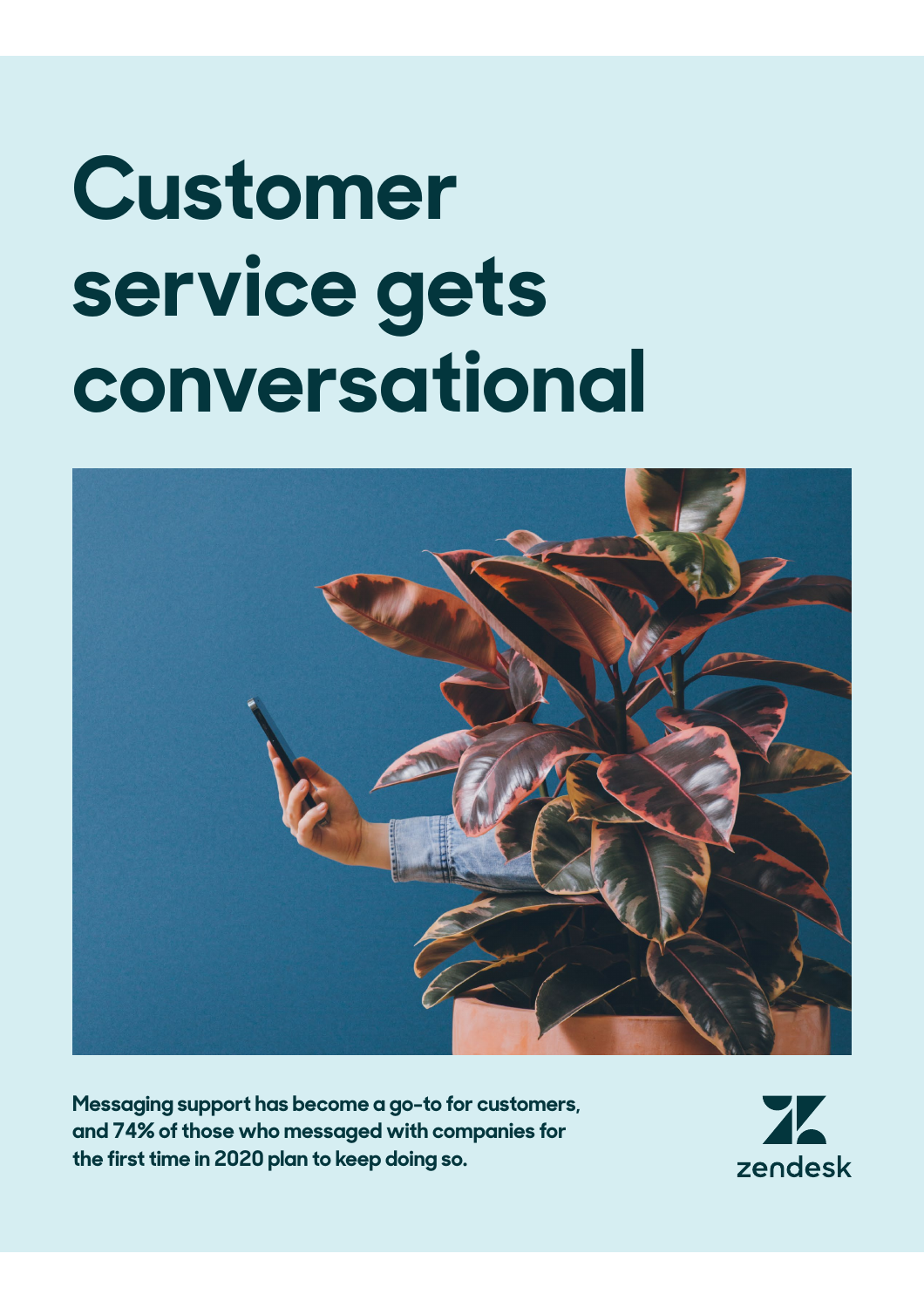**A lot changed in 2020, customer behaviors included. Not only did they reach out to companies in record numbers, but many chose to do so in the very same ways that they communicate in their personal lives over messaging channels like WhatsApp and Facebook Messenger.** 



**of customers tried a new channel in 2020**

Businesses need to engage over the channels that matter most to their customers. With support that's fast, personal, convenient, and secure, it's no surprise that messaging has seen an upswell of adoption by both customers and businesses. Customers can get answers when they need them, through apps that are already installed on their phones. And conversations don't have to take place in real time, so customers can troubleshoot while they take care of other things like walking the dog or running a Zoom meeting.

With social messaging apps now forecasted to hit 2.77 billion monthly users worldwide, businesses are adopting messaging channels faster than any other, transforming not only how they interact with customers, but also what their customers expect. So what's changed? And what role should messaging play in your larger support strategy?

To better understand the rapid shifts we've seen over the past year, as well as the impact of messaging's rise on how customers and businesses connect, we took a deeper look at the data that informed Zendesk's 2021 Customer Experience Trends Report. This includes surveys of customers, agents, customer service leaders, and technology buyers, as well as product data from more than 90,000 companies across 175 countries that power their support operations with Zendesk.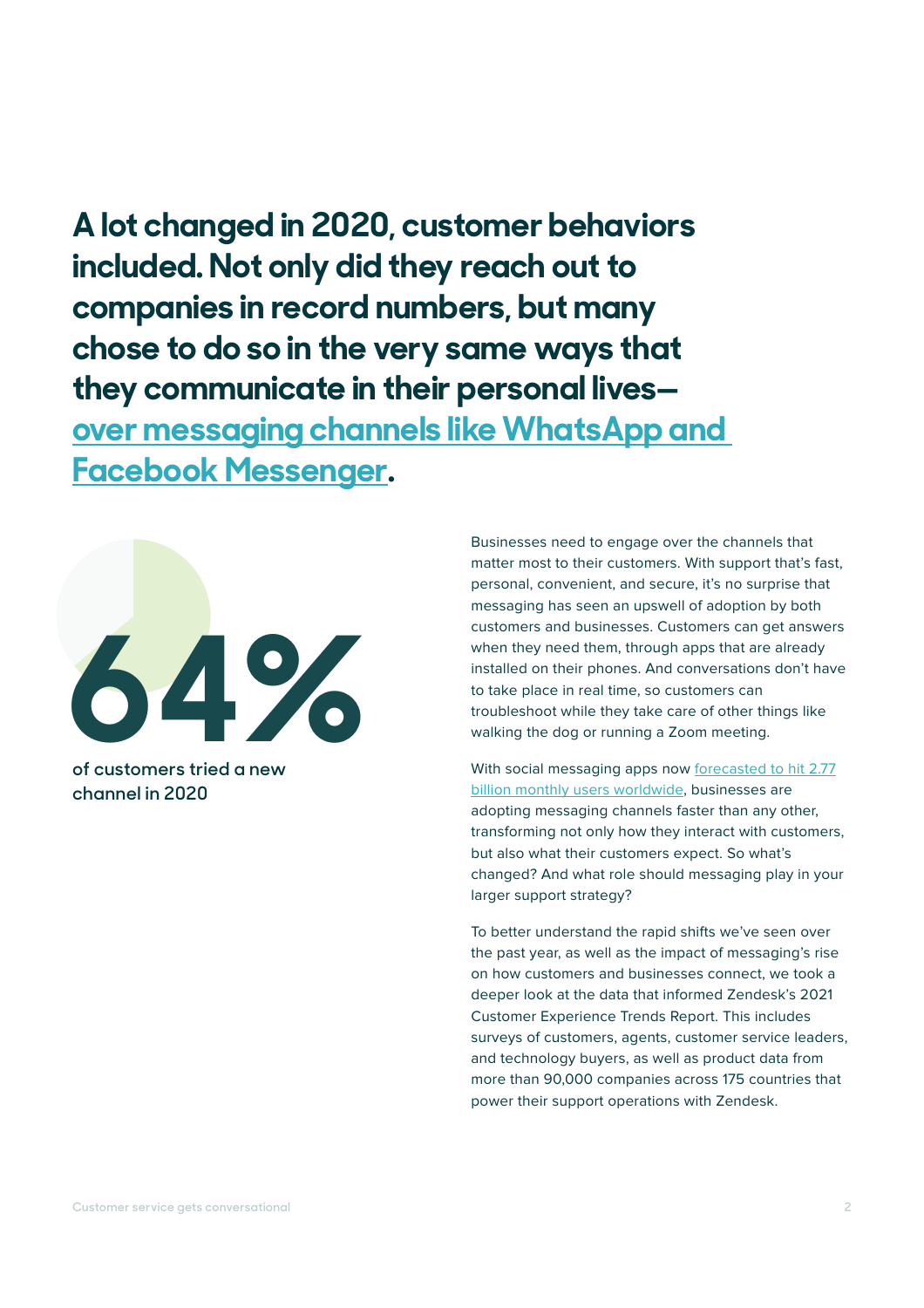## **Messaging rates rise among home-bound customers**

#### **Popularity of channels in 2020, compared to 2019**

| <b>Social Messaging</b> |         |
|-------------------------|---------|
|                         | $+110%$ |
| SMS/text                |         |
| +75%                    |         |
| In-app messaging        |         |
| $+36%$                  |         |
| Chat                    |         |
| $+17%$                  |         |
| Email                   |         |
| $+12%$                  |         |
| Phone                   |         |
| $-6%$                   |         |

#### **What channels are seeing the highest usage growth across regions?**

**Facebook Messenger/Twitter DM**

Г



Messaging's business star is rising, and quickly. Not only did it see the biggest jump in new users last year, but the vast majority plan on sticking around. Nearly a third of customers messaged a company for the first time in 2020.

# **74%**

#### **of customers who messaged with companies in 2020 plan to keep doing so.**

The popularity of social messaging options like WhatsApp and Facebook Messenger has taken off-virtually overnight. In fact, social messaging saw the biggest jump, with users saying it's their preferred channel last year, and it's especially popular among younger generations. A third of customers under 40 say that social messaging is their go-to when they need support.

What does this mean for companies? Customers want their conversations with support agents to feel a lot like the back and forth they have with their family and friends.

In fact, customers cited convenience and familiarity as the top reasons they're using messaging apps more. And messaging use has skyrocketed during the pandemic. The volume of support tickets over WhatsApp alone jumped 101 percent in 2020, while those over Facebook Messenger and Twitter direct messages rose 58 percent, followed by SMS/text at 34 percent.

And across regions, it's a close race between WhatsApp and other social messaging apps like Facebook Messenger for the highest ticket growth. WhatsApp saw the highest increase in volume across Europe, the Middle East, Africa, and Latin America, while Facebook Messenger and Twitter took the top spot in North America and the Asia-Pacific.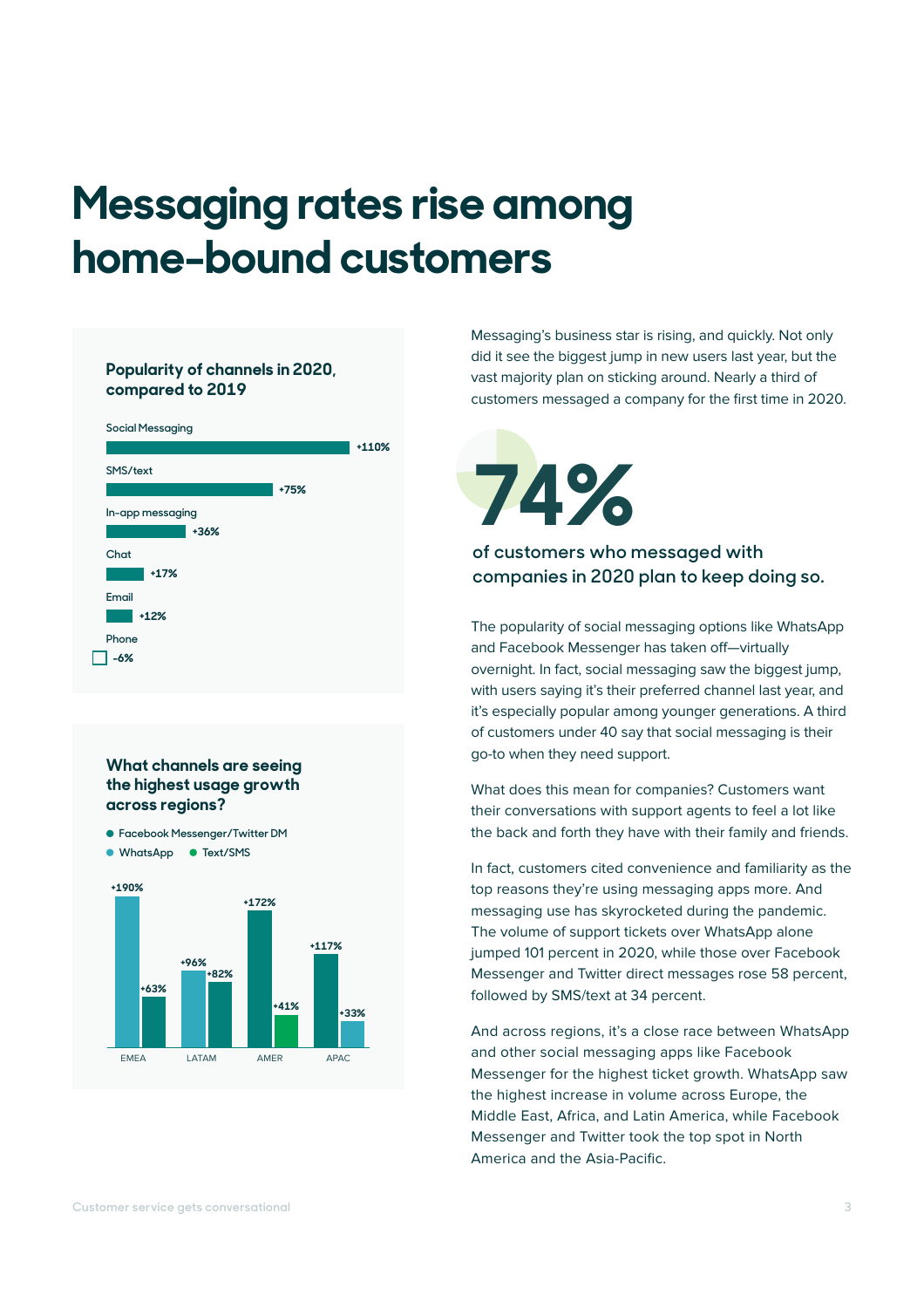## **Where customers go, businesses follow**

#### **Top messaging channels used by companies**



#### **Top reasons for offering messaging across regions**

- **Faster time to resolution**
- **More personal interactions**
- **Can serve multiple customers at one time**
- **24 hour support**



Customers are turning to messaging when they need support faster than any other channel, and businesses have taken note. 53 percent of companies that rolled out a new channel in 2020 added messaging. And use among support teams is up 20 percent compared to last year.

### **THE MOST POPULAR CHANNELS GLOBALLY? WhatsApp, followed by Facebook Messenger, and SMS/texting.**

Not only are messaging channels popular with customers, but they also offer a better experience for agents. In fact, agents are 50% more likely to want to message with a customer than use traditional live chat because they can work on multiple tickets at once and return to the conversation at any time.

Other top reasons for adding messaging support? Companies say that it offers customers a faster path to getting their issues resolved with always-on support. This means that they can respond to customers faster when agents are available or use bots when they aren't so a customer always gets an instant response. Easy to set up and deploy, messaging channels also reduced the strain on newly remote agents and other support channels in the early days of the pandemic.

# **42%**

**Support teams that have the fastest resolution times and highest CSAT ratings are 42 percent more likely to be messaging with their customers.**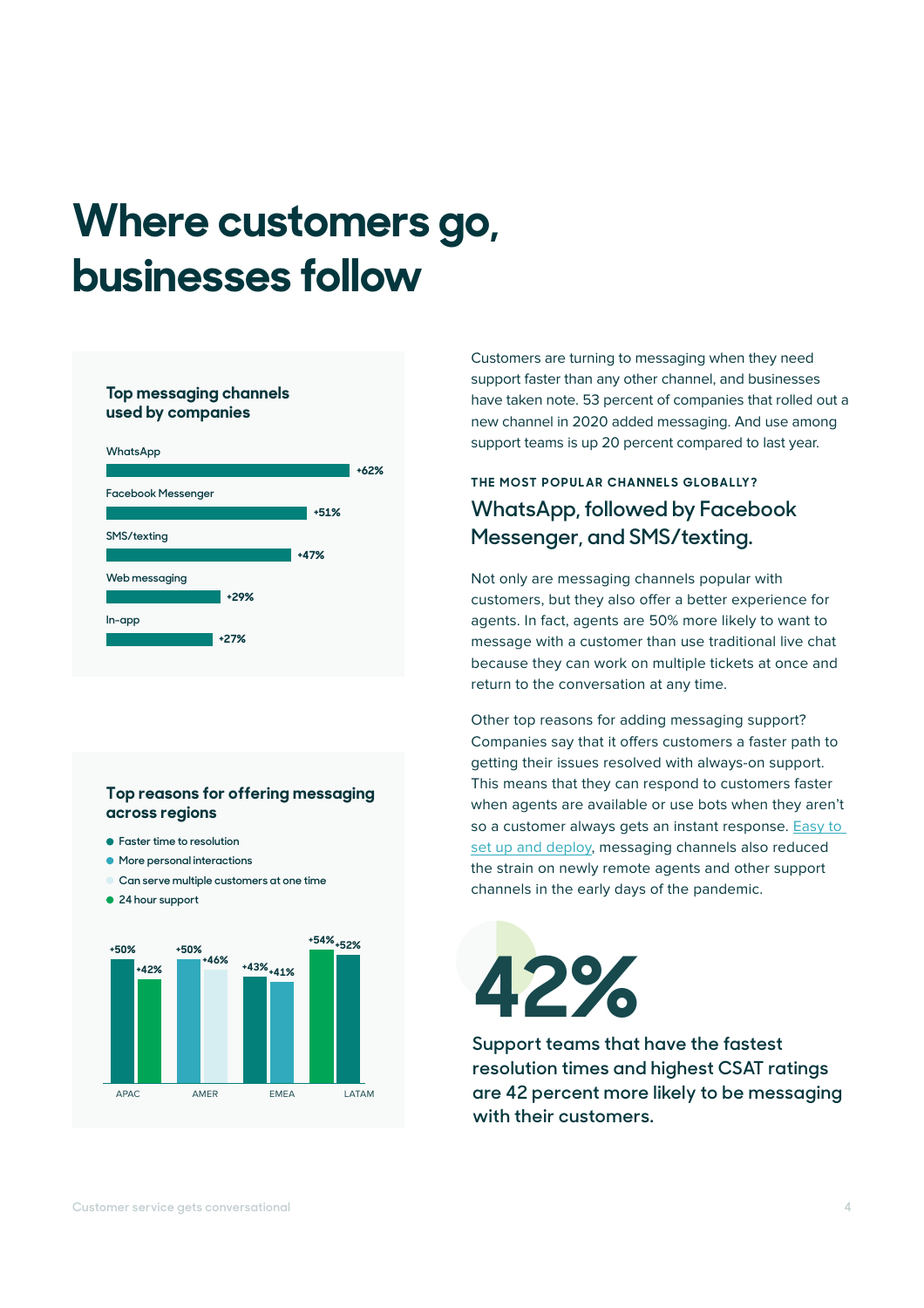## **Don't shoot the (automated) messenger**

#### **Top things most helpful about chatbots vs. Top things most frustrating about chatbots**

#### **HELPFUL**



As messaging rates have risen, so too has the use of AI and automated chatbots. Interactions with automated bots jumped 81 percent in 2020, second only to WhatsApp. And if you're wondering why AI matters, this type of automation plays an important role in any messaging strategy and getting it right is critical to meet the growing needs of customers.

Chatbots won't be able to solve every customer issue, they aren't meant to, but they help to ensure a seamless experience for customers and businesses. Bots make round the clock responses possible, and efficient handoffs between bots and their human counterparts means that customers don't ever have to repeat themselves.

Customers say that chatbots are most helpful when they need quick answers outside of business hours, but when more complex issues arise, these automated responses can frustrate them by giving inaccurate information or providing another hoop to jump through before they can reach a human agent.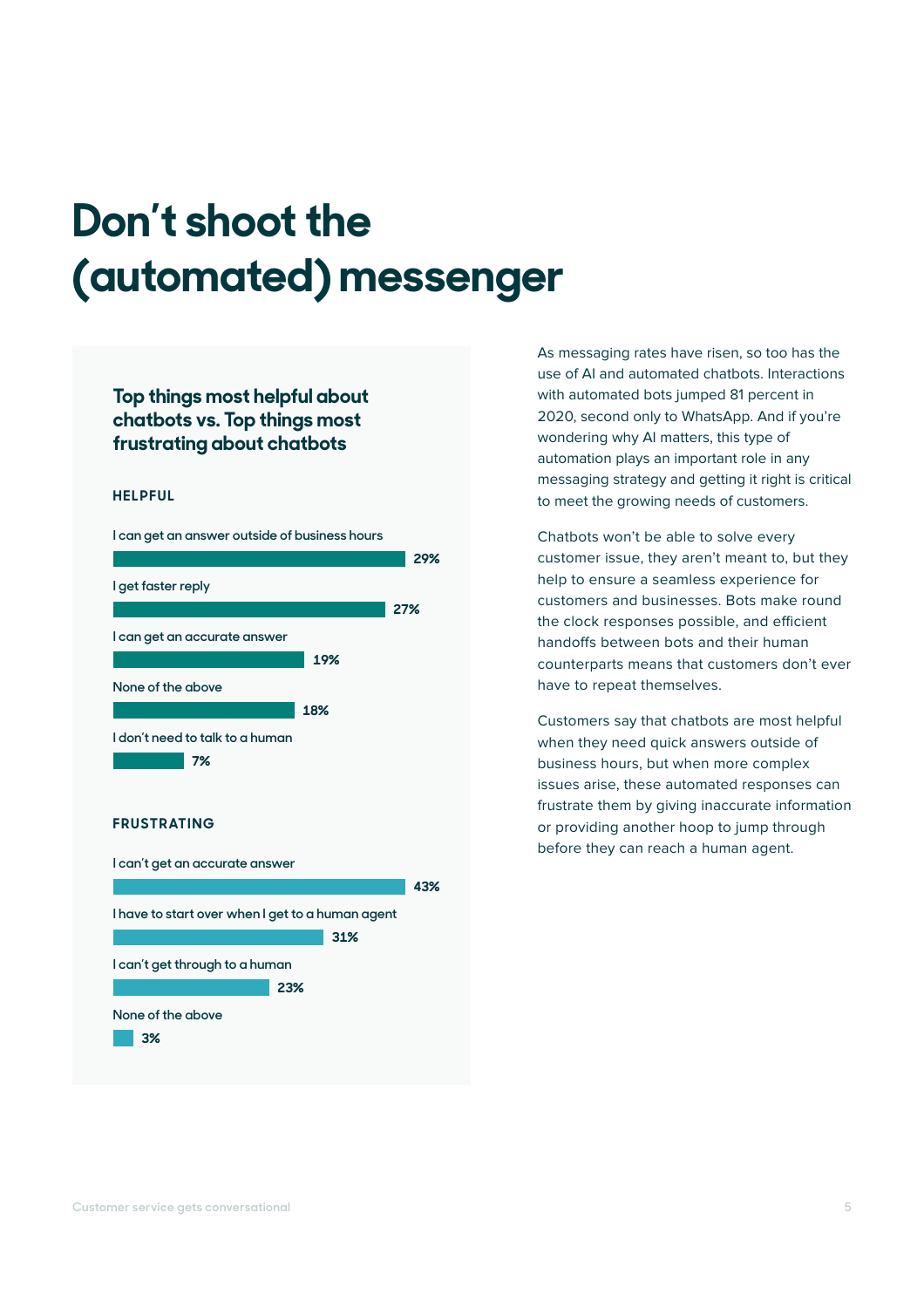So what do customers want them for? Over 40 percent say they're useful for tracking an order, while nearly a third prefer to use them for checking a status or balance. For more complicated issues like filing a complaint or getting technical support, 40 percent of customers want to connect with an actual human agent.

#### **Preferences for automated interactions vs. preferences for human interactions**

#### **AUTOMATED INTERACTIONS**



#### **HUMAN INTERACTIONS**

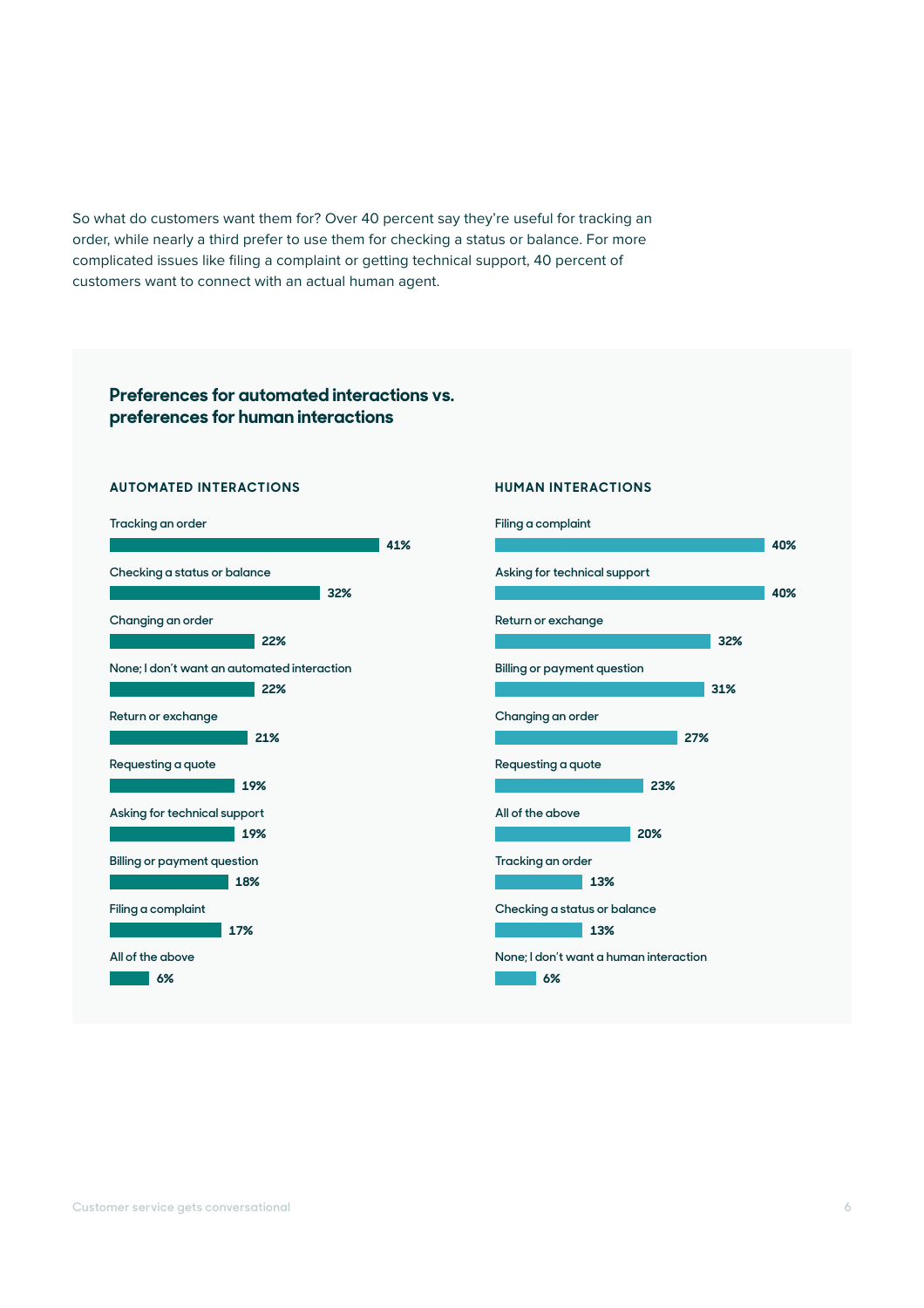# **WhatsApp or Facebook Messenger? Depends on your customers.**

When it comes to building a messaging strategy, there's no one-size-fits-all approach. With so many messaging apps out there, including newcomers like Apple Business Chat and Google Business Messages, companies will need to consider not only where they operate, but what their customers prefer. Either way, Facebookowned apps dominate the market: WhatsApp is currently the leading chat app in 112 countries, while Facebook Messenger reigns supreme in 57 (including the U.S.). And regional favorites like WeChat and KakaoTalk dominate their local markets.



#### **Top messaging app by country**

Source: SimilarWeb

**Customer service gets conversational 7**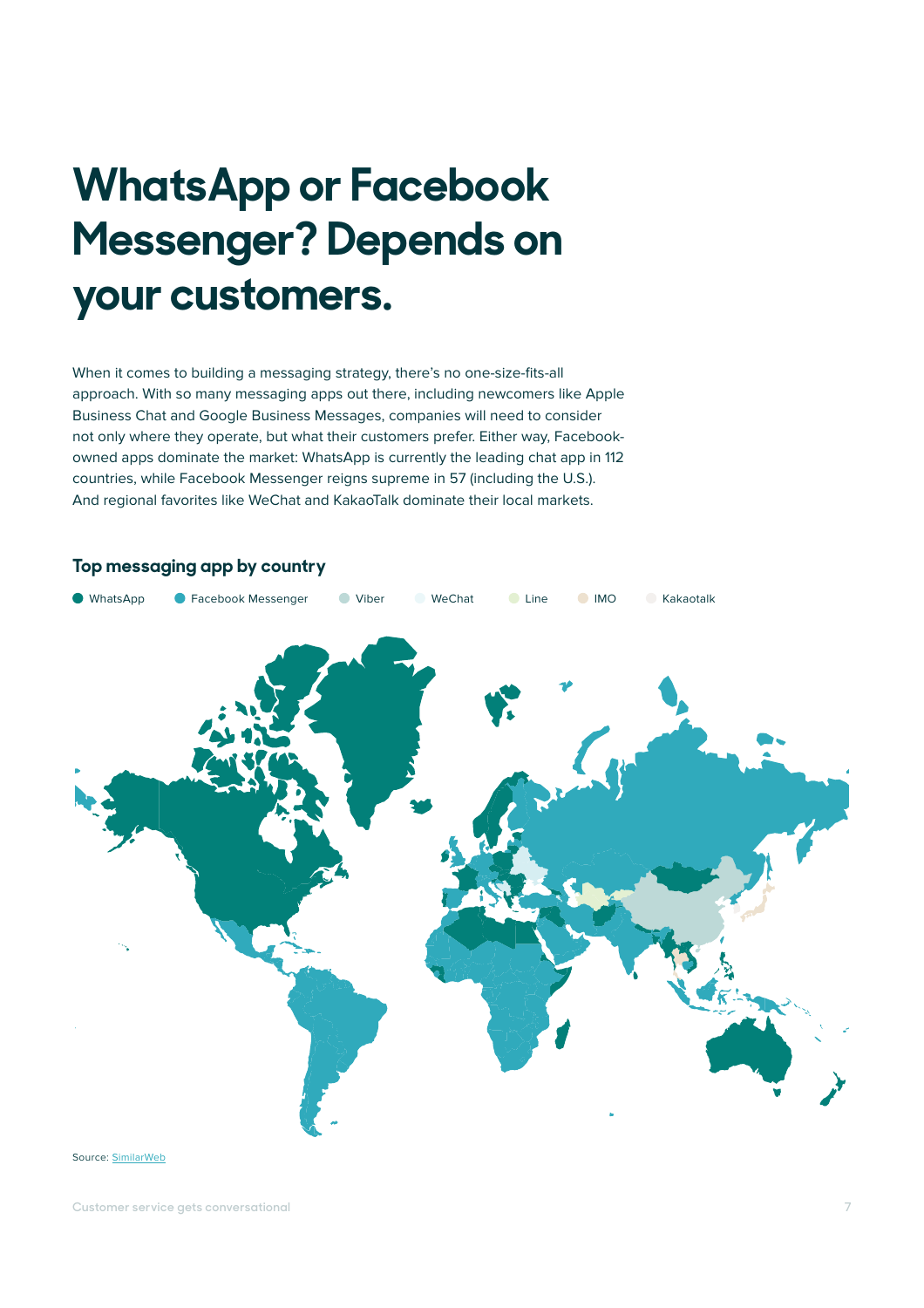### **Location, location, location**

Whether you're building a messaging playbook from scratch or considering what to add next, you should first look at where your customers live:

**CUSTOMERS PREFER** SMS/text, native messaging

**MOST TICKETS FILED** SMS/text, Facebook Messenger

**COMPANIES MOST COMMONLY OFFER** Facebook Messenger, Web Messaging

**LARGEST PANDEMIC BOOST** Facebook Messenger

### **North America**

**R E C O M M E N DAT I O N**

**Add SMS/text and messaging through your website or mobile app, consider adding Facebook Messenger.**

Customers in North America prefer to message with companies via SMS/text or directly through their website, though tickets over Facebook Messenger and Twitter direct messages spiked 172 percent here during the pandemic. Currently, half of companies that offer messaging support rely on Facebook Messenger, while 41 percent use web messaging, and a third use SMS/text or mobile messaging.

**CUSTOMERS PREFER** Social messaging, SMS/text

**MOST TICKETS FILED** Facebook Messenger

**COMPANIES MOST COMMONLY OFFER** Facebook Messenger, SMS/text, WhatsApp

**LARGEST PANDEMIC BOOST** Facebook Messenger

### **Asia-Pacific**

#### **R E C O M M E N DAT I O N**

**Add Facebook Messenger, consider adding WhatsApp, SMS/text, or regional favorites like WeChat (China), Kakao (Korea), or LINE (Japan).**

More customers in Asia-Pacific are filing tickets over Facebook Messenger than any other region. Though far fewer tickets are filed via WhatsApp and SMS/text, both channels saw a pandemic boost and customers say they prefer to use social messaging and text when they message with companies. Currently, more than half of companies that offer messaging support rely on Facebook Messenger and SMS/text, while 47 percent use WhatsApp.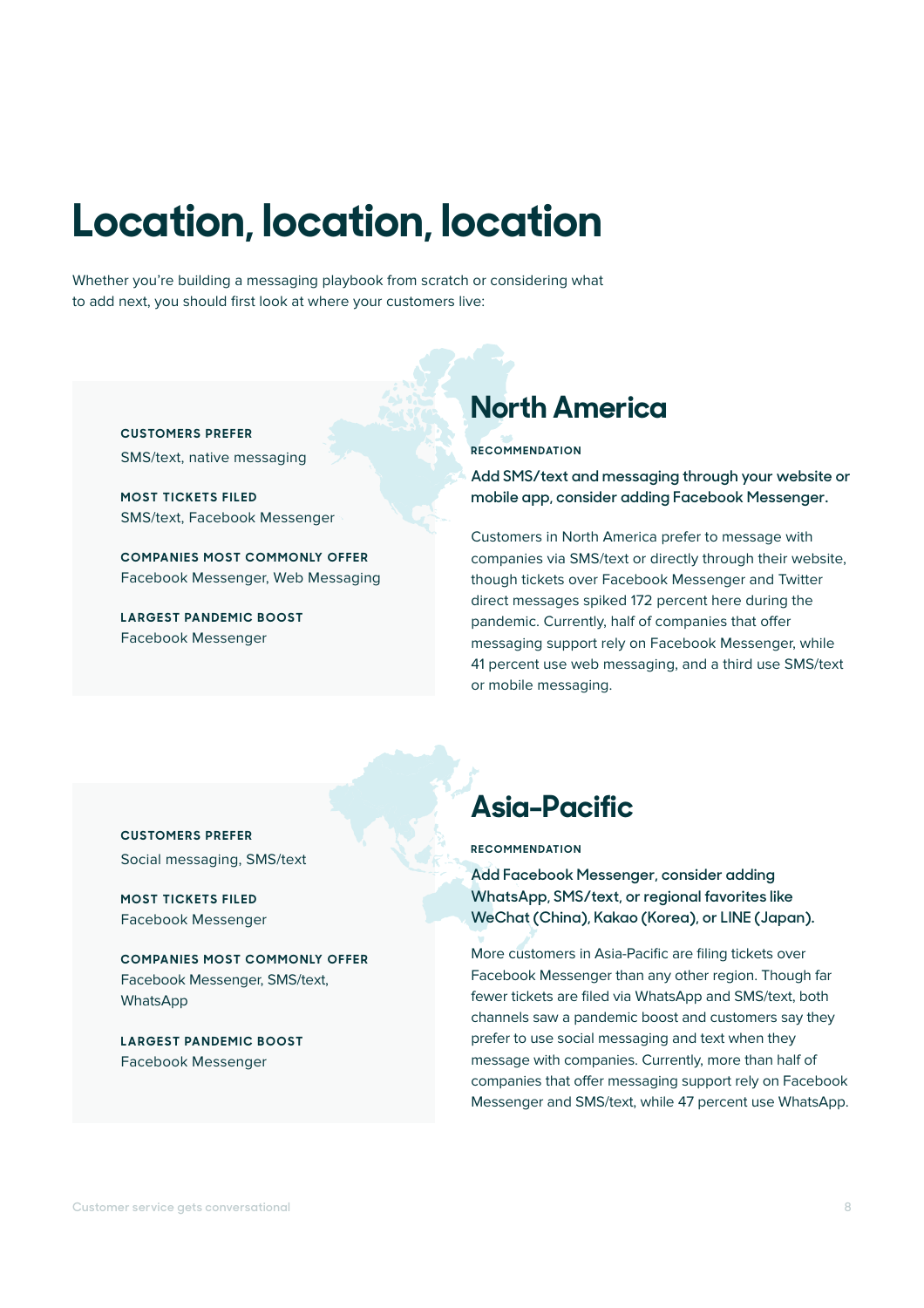**CUSTOMERS PREFER** Social messaging, SMS/text, native messaging

**MOST TICKETS FILED** Facebook Messenger, WhatsApp

**COMPANIES MOST COMMONLY OFFER** WhatsApp, SMS/text, Facebook Messenger

**LARGEST PANDEMIC BOOST** WhatsApp

### **Europe, Middle East, and Africa**

#### **RECOMMENDATION**

**Add Facebook Messenger and WhatsApp, consider adding SMS/text, native messaging, or regional favorite Viber (Eastern Europe).**

Most customers in this region are filing tickets using Facebook Messenger, though WhatsApp use jumped 190 percent last year. Customers here say that when they reach out to companies over messaging channels, they prefer to use social messaging apps, text, or messaging directly through a website or mobile app. Currently, 67 percent of companies that have adopted messaging rely on WhatsApp, but just under half also use SMS/text (45 percent) and Facebook Messenger (43 percent).

**CUSTOMERS PREFER** Social messaging, native messaging

**MOST TICKETS FILED WhatsApp** 

**COMPANIES MOST COMMONLY OFFER** WhatsApp, Facebook Messenger

**LARGEST PANDEMIC BOOST** WhatsApp, Facebook Messenger

### **Latin America**

#### **R E C O M M E N DAT I O N**

**Add WhatsApp and Facebook Messenger, consider adding native messaging, SMS/text and Instagram direct messages.**

Customers in Latin America are filing more tickets over WhatsApp than all other regions combined, and the channel saw volume increase 96 percent over the last year. When messaging with companies, customers prefer to use social messaging apps like WhatsApp and Facebook Messenger, but also don't mind directly messaging a company through its own website or mobile app. Currently, nearly all companies that offer messaging use WhatsApp (91 percent), but 74 percent also turn to Facebook Messenger. Other channels you're more likely to see offered by companies in Latin America? Instagram direct messages (33 percent) and Telegram (28 percent).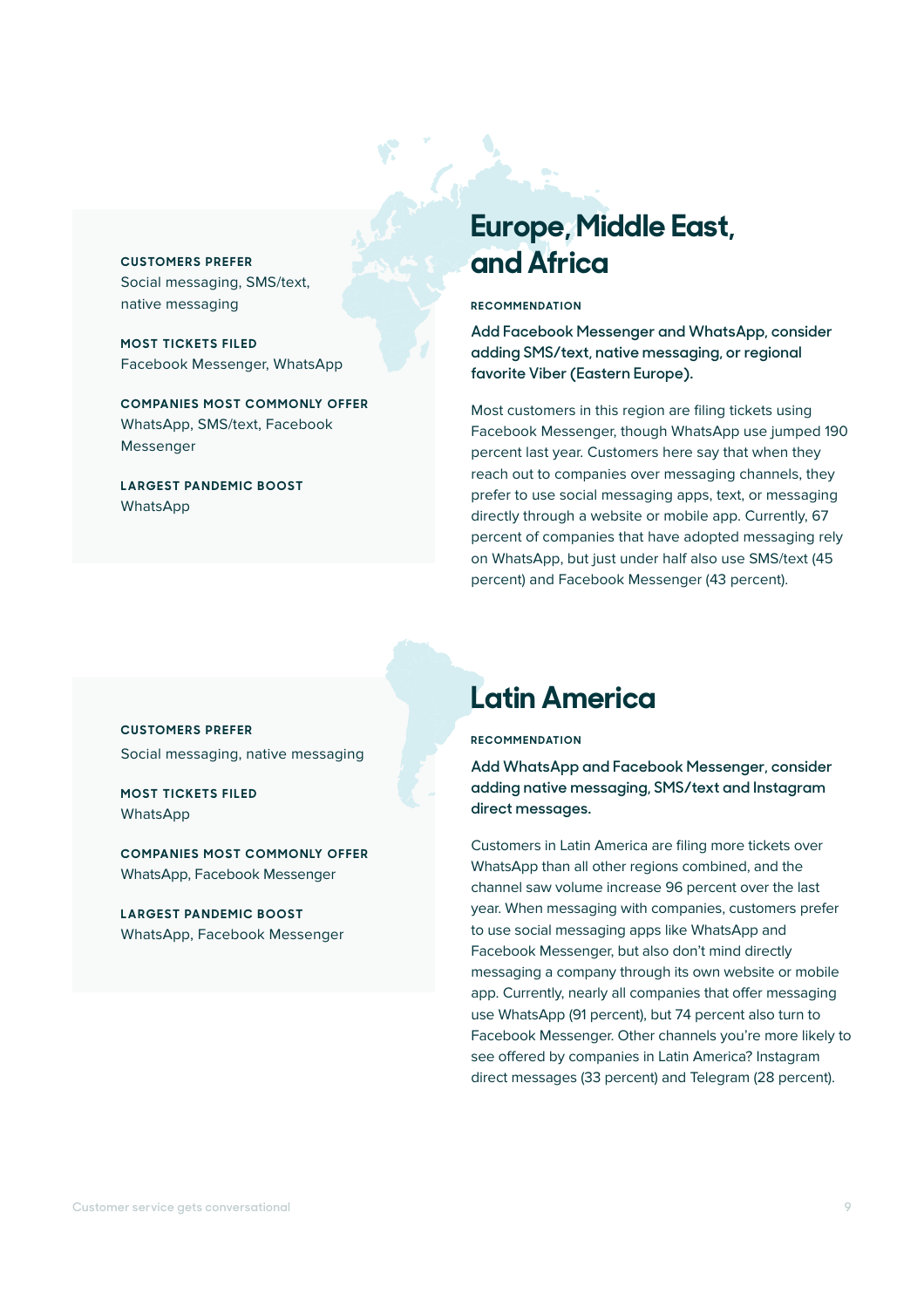## **Generational divide**

When customers message a business, most still prefer to use a company's own website or mobile app, regardless of how old they are. This makes sense, given that web and mobile messaging has been around much longer than other forms of messaging support.

In these early days, many customers and companies are still finding each other over social messaging apps. Even so, GenZers and Millennials are already 40 percent more likely to turn to social messaging than older generations and they increasingly expect that companies will meet them there.



#### **How do you prefer to message a business?**